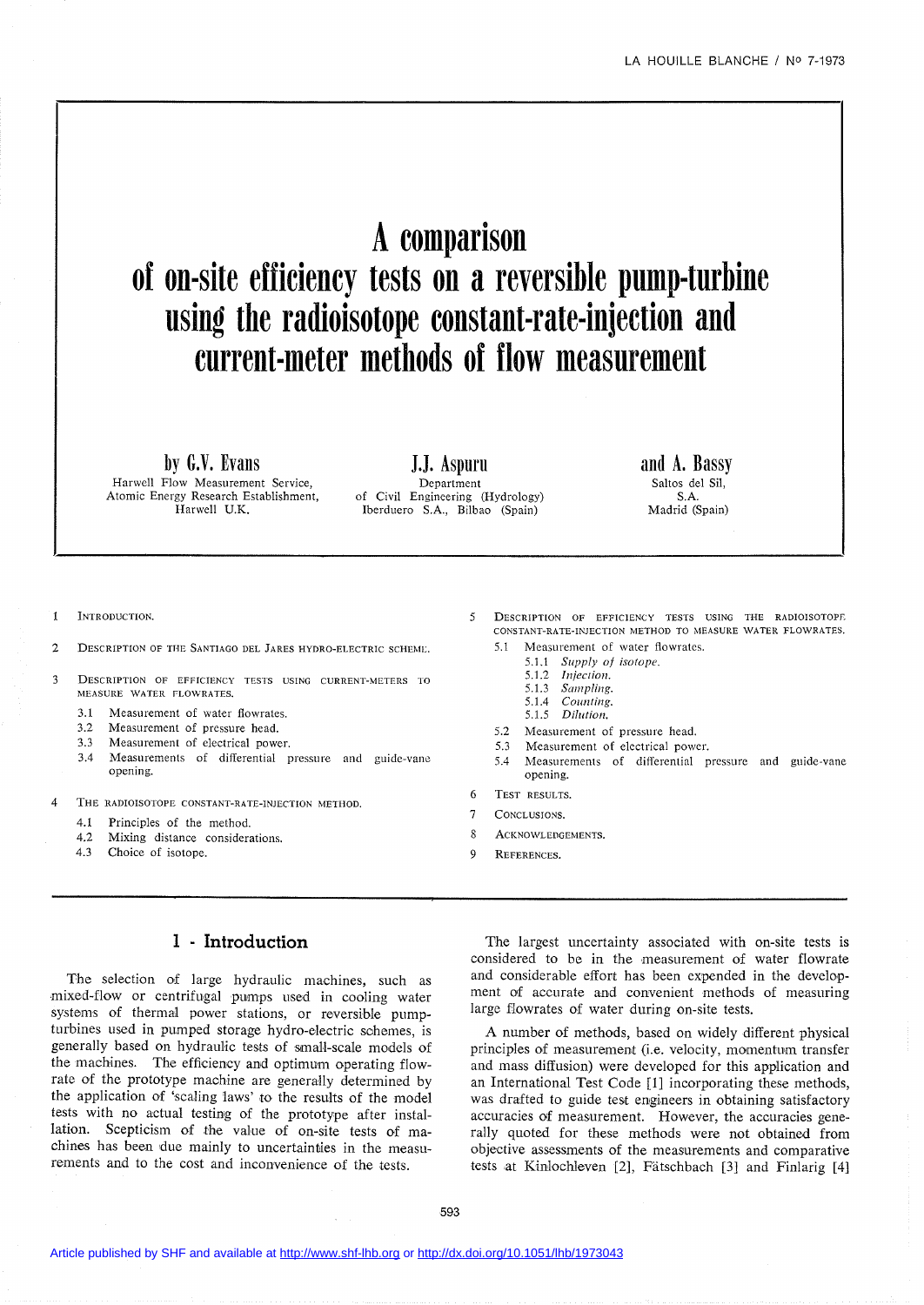hydro-electric stations, in which various methods of flow measurement were used, showed differences in measurement considerably greater than the individual tolerances 'claimed' by the exponents of the various methods.

More recent developments of a dilution method, in which a radioisotope tracer is injected continuously into the flow, has resulted in a method of flow measurement which is amenable to an objective analysis of the overall error of measurement [5, 6]. The analysis of error in this method, the radioisotope constant-rate-injection method, has been verified in flow test systems by comparison with a gravimetric method of measurement and has been used to assess the errors obtained for approximately 300 flowrate measurements carried out over a five year period [7]. This analysis showed that a mean error of  $\pm 0.6 \%$  (95 % confidence level) was obtained and that errors exceeding  $\pm$  1 % were extremely unlikely.

To obtain some "external" verification of this error analysis as applied to the measurement of large flowrates of water and to demonstrate further the practical advantages of using the method during on-site testing of hydraulic machines, measurements were made of water flowrates during efficiency tests on a reversible Francis-type pumpturbine at Santiago deI Jares in Spain. These tests were carried out in June 1972 for Saltos deI Sil SA and the measurements obtained were compared with simultaneous measurements derived from flowrate 'indicators' calibrated during previous tests, in July 1970, in which the flowrates were measured by the use of propeller current-meters. In addition the values of efficiencies of the pump-turbine derived from the tests were compared directly with the values obtained from the previous current-meter tests.

## 2 **- Description of the Santiago deI Jares hydro-electric** scheme

The Santiago deI Jares hydro-electric scheme consists of the Central dei Jares power station containing four hydraulic turbines. Two Kaplan-type turbines are supplied with a flow of water from the river Sil. Two Francis-type reversible pump-turbines are supplied with water from the river Jares during electrical generation and also deliver water from the river Sil to the river Jares at the Santa Eülalia dam during pumping operation.

When the reversible pump-turbines are operated in the turbine direction, water is supplied from the river Jares through the pressure gallery, to a surge chamber and penstock. The penstock, which varies in diameter from 3.0 to 2.6 metres, is appraximately 560 metres long and bifurcates into 2 pipes of 1.6 metres diameter at a distance of appraximately 10 metres upstream of the machines. The drafttubes of the machines combine to form a common tailrace tunnel of approximately 4 metres diameter which discharges into the river Sil.

The main features of the pumped-storage system are shown in Figs. 1 *a* and 1 *b* and have the following characteristics:

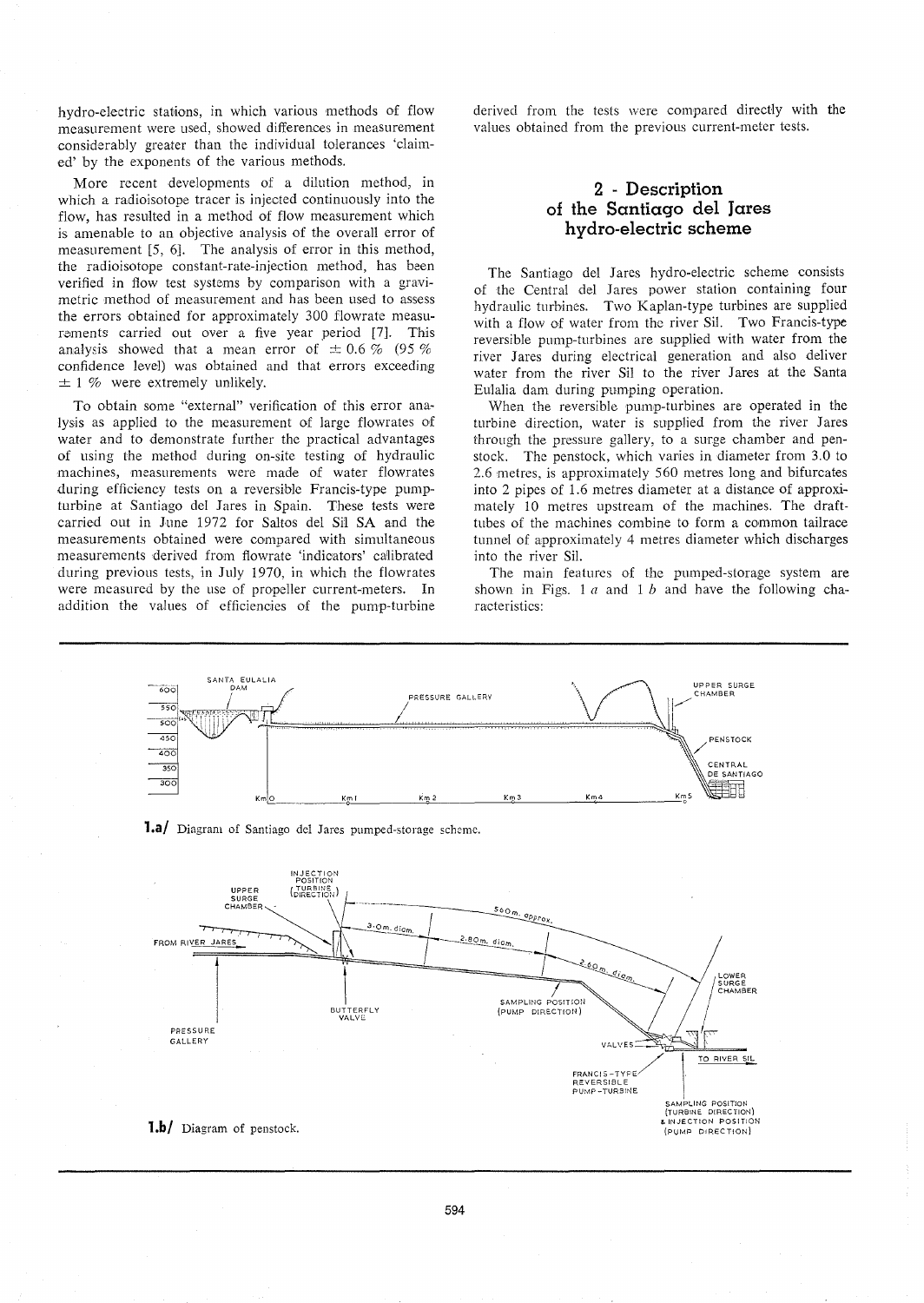#### HYDRAULIC SYSTEM:

| Volume of dam basin $\ldots$                                   | $10.5 \text{ Hm}^3$                                                        |  |
|----------------------------------------------------------------|----------------------------------------------------------------------------|--|
| Useful capacity of dam basin $\dots \dots$ 6.3 Hm <sup>3</sup> |                                                                            |  |
| Maximum working level of water in                              |                                                                            |  |
| basin                                                          |                                                                            |  |
| Minimum working level of water in                              | 525 m<br>$\begin{cases}\n\text{above} \\ \text{sea}\n\end{cases}$<br>505 m |  |
| basin                                                          |                                                                            |  |
| Accumulated energy $\dots \dots \dots \dots$                   | $5.6 \times 10^6$ kWh                                                      |  |
| Total length of pressure gallery                               | 4,800 m                                                                    |  |
| Diameter of pressure gallery                                   | 3.0 <sub>m</sub>                                                           |  |
| Maximum water flow through gal-                                |                                                                            |  |
| lery  28.0 m <sup>3</sup> /s                                   |                                                                            |  |

#### HYDRAULIC MACHINES:

Type: Vertical shaft, Francis-type reversible pump-turbine.

No 2

TURBINE:

| Max. flow $14 \text{ m}^3/\text{s}$                                 |  |
|---------------------------------------------------------------------|--|
|                                                                     |  |
| Net head $\ldots \ldots \ldots \ldots \ldots \ldots \ldots$ 216.5 m |  |

#### PUMP:

| Generated head $\dots\dots\dots\dots\dots$ 241 m                                   |  |
|------------------------------------------------------------------------------------|--|
|                                                                                    |  |
| Flowrate $\ldots \ldots \ldots \ldots \ldots \ldots \ldots$ 9.05 m <sup>3</sup> /s |  |
| Speed $\ldots \ldots \ldots \ldots \ldots \ldots \ldots \ldots$ 500 R.P.M.         |  |

## 3 **- Description of efficiency tests using current-meters to measure water flowrates**

The efficiency tests were carried out on one of the reversible pump-turbines by the Civil Engineering Division (Hydrology) of Iberduero SA, Bilbao, in July 1970. During tests, measurements were also made of the angles of opening of the guide vanes and of pressure differences occurring within the volute and draft-tube of the machine to enable these measurements to be used to indicate flowrate during routine operation of the power station.

A total of 12 measurements of efficiency were made over the complete operating range of the pump-turbine; 9 with the machine operating as a turbine and 3 as a pump. Satisfactory 'calibration' of the flow measurement indicators was also obtained during the tests.

#### **3.1 - Measurement of water flowrates**

The flowrates of water were measured using currentmeters (a) installed in the penstock between the upper surge chamber and the pump-turbine. The current-meters were positioned approximately in the middle of a straight length of conduit of 33 conduit diameters. Although the



**2/** Location of current-metcrs for water flow measurements



<sup>(</sup>a) Manufactured by A. Ott, Kempten, Bayern (W. Germany).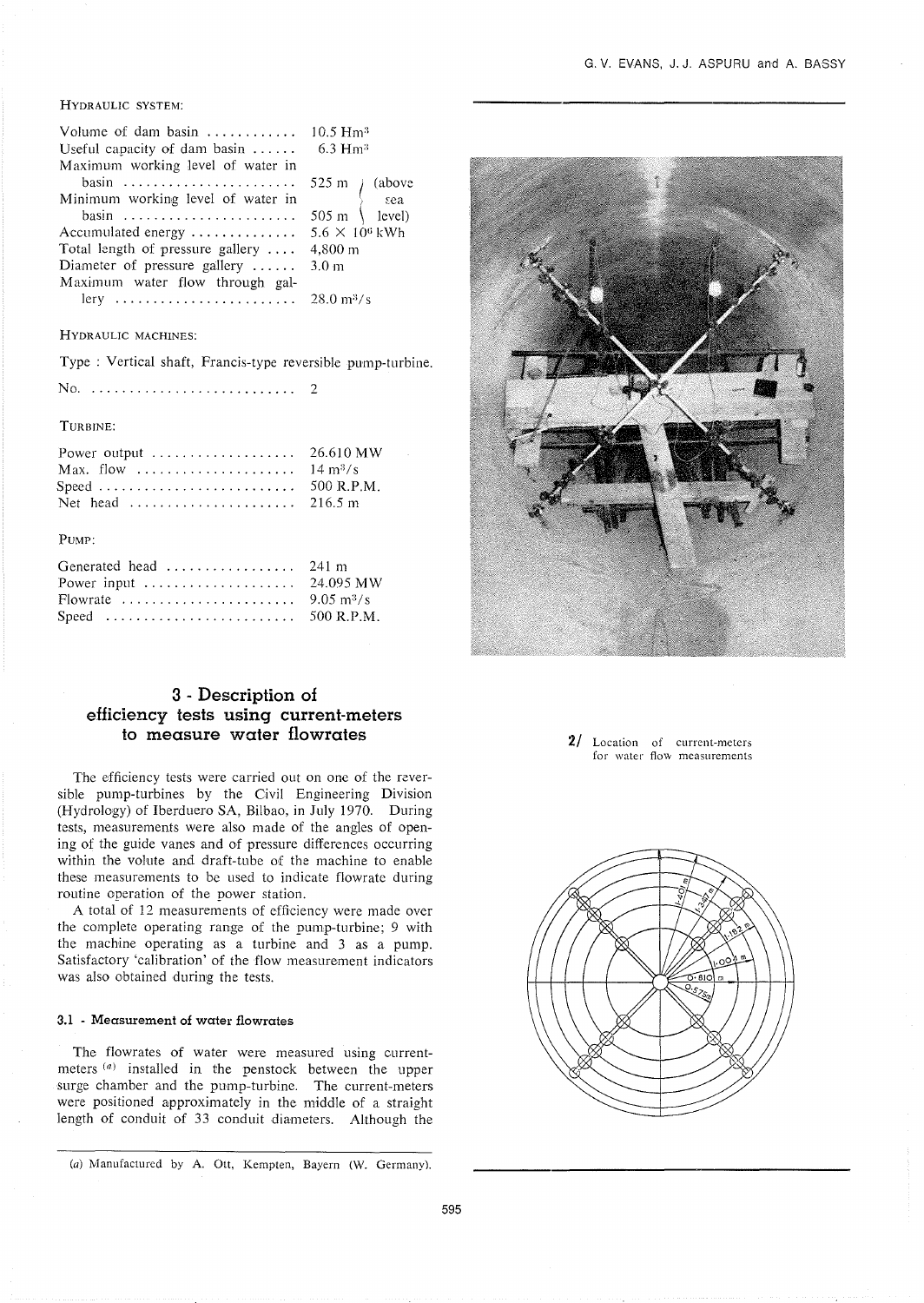position of the measurement section did not conform exactly to recommendations of the International Code for field acceptance tests of hydraulic turbines which states minimum distances of 20 and 5 conduit diameters upstream and downstream of the meters respectively, it was chosen as the best available position in the flow system for testing the machine both as a turbine and as a pump.

The current-meters were positioned on four radial arms constructed to form a cross in the pipe cross-section. A total of 21 current-meters was used in the configuration shown in Fig. 2 which complies with the recommendations given in the International Code.

The rotor bliades of aH the currcnt-meters had a helical pitch of 0.25 m and an outside tip diameter of 125 mm except for the outer current-meters which were of 80 mm diameter to allow closer positioning ( $\simeq$  54 mm) to the wall of the conduit, thus reducing the degree of extrapolation required to determine the velocity distribution in the outer periphery of the conduit.

The water velocities in the peripheral zone between the outer current-meters and the conduit wall were calculated from the expression:

$$
V = V_0 \left[1 - \frac{r^2}{R^2}\right]^{1/m}
$$

where  $V_0$  is the velocity at the centre of the conduit. The value of the exponent 1/*m* was determined from the mean relationship of relative velocity with radius obtained from each set of current-meters, for all the tests carried out. This analysis was found to give a value of  $m = 8$ .

The area of the conduit at the measurement section was determined from the mean value of measurements of 16 radii. Measurements were made to within 0.5 mm on a radius of 1.4 m.

The flowrates were calculated by integrating the velocity curves by planimetry and graphical methods. As recommended in the International Code, both the relationships of velocity *V* against the square of the radius  $R^2$  and  $VR$ against *R* were examined and found to give agreement to within 0.15 % which is weIl within the acceptable level of the International Code.

#### 3.2 - Measurement of pressure head

The net pressure head across the machines was determined by pressure measurements using a Neyrpic dead weight manometer for the high-pressure side of the machine and a column of mercury for the low-pressure side. Allowance was made for the difference in potential head between the two measurement positions, the velocity heads and any pressure loss due to friction occurring between the maohine and the measurement positions (Fig. 3).

#### 3.3 - Measurement of e1ectrica1 power

The electrical power generated by the turbine and supplied to the pump was measured by means of the "three watt-meter method". The instrumentation used, which was independent of the normal measurement system of the power station, consisted of transformers (precision class 0.2), connected between the terminals of the electrical machine and three meters; one Landis-Gyr standard kilowatt-hour meter and two GaIileo watt-meters (precision class 0.2).

Subsidiary measurements of excitation current and voltage and the temperature of the field windings were made to allow for losses in the electrical machine. Hence the power from or to the hydraulic machine could be determined.

#### 3.4 - Measurements of differential pressure and guidevane opening

During each measurement of flowrate, supplementary measurements were made of differential pressures arising within the volume or draft-tube of the machine and of the degree of opening of the guide vanes, so that these measurements could be used on subsequent ocoasions to indicate the flowrate of water passing through the machine.

The positions of the pressure-tapping points for the turbine and pump tests are shown in Figs. 4 *a* and 4 *b* respectively. Pressure differentials were measured with a Bopp and Reuther water/mercury manometer.

The degree of opening of the guide vanes was measured directly on a 'scale' laid in the rim of the guide ring.

## 4 - **The radioisotope constant-rate-injection method**

#### 4.1 - Principles of the method

Measurement of flow by the constant-rate-injection method is based on a comparison between the concentration  $C_1$  of a tracer continuously introduced at a known rate  $q$  with the concentration  $C_2$  of samples removed from some position beyond the mixing distance.

If  $C_0$  is the initial concentration of the fluid flowing at a rate  $Q$ , then it can be shown that,

$$
Q = q(C_1 - C_2) / (C_2 - C_0)
$$
 (1)

Generally  $C_1 \gg C_2$  and  $C_2 \gg C_0$ , so that equation (1) reduces to,

$$
Q = q C_1 / C_2 \tag{2}
$$

For a known injection rate,  $Q$  can thus be determined simply by comparing the concentration of the injected solution with the concentration of samples removed from the conduit. Provided the flow is turbulent, the method is completely independent of the velocity of the fluid, the dimensions of the conduit, or variations in these dimensions should they occur. The presence of hydraulic machines does not affect the result and in fact may help to increase the accuraoy of measurement by increasing the degree of mixing of the tracer in the fluid beyond that due to the method of injection and to turbulent dispersion during transit.

Because the measurement of  $q$ ,  $C_1$  and  $C_2$  can be made independently of the hydraulic system, a complete analysis of the magnitude of the errors associated with the measu-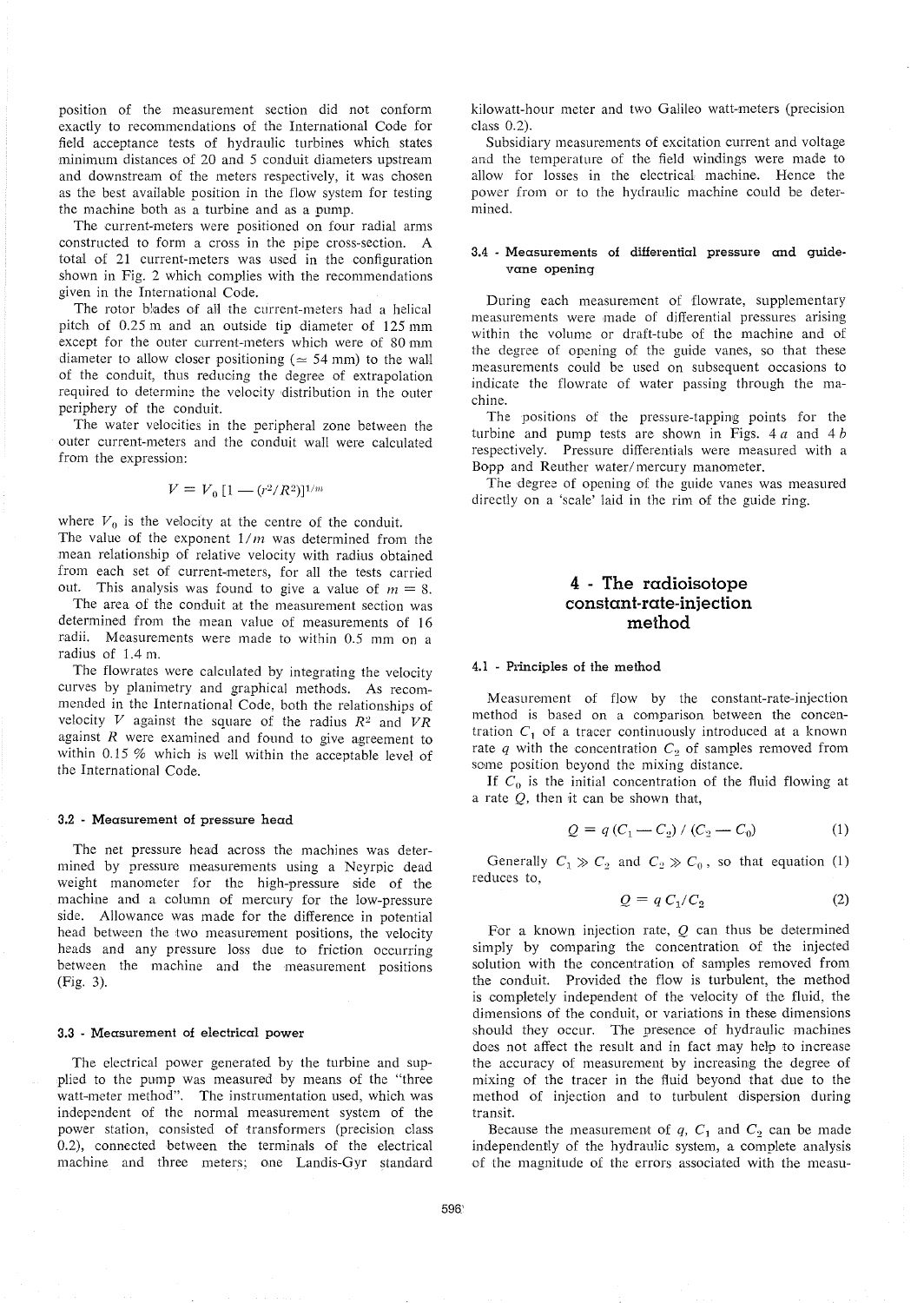rement of flow is possible. This is one of the most important characteristics of this method of flow measurement [5].

In practice, the injected solution is introduced for a period which is suffioiently long to establish a region of uniform concentration at the sampling point and to enable the required number of samples to be withdrawn. In the present tests, an injection period of about 15 min. was used and about 20 samples were extracted at each flowrate.

#### 4.2 - Mixing distance considerations

In order to guarantee an accurate measurement when using the constant-rate-injection method, it is essential that the tracer is completely mixed before samples are extracted for measurement. Consequently, as mixed-flow pumps have previously been shown to induce appreciable mixing [8], the pump-turbine was included in the flow system between the injection and sampling positions in order to supplement mixing due to turbulent dispersion during transit of tracer in the oonduit.

When the machine was operated as a turbine, injection was made through a tapping in the pipe walI at the base of the surge chamber and samples were withdrawn through 4 tapping points equally spaced around the circumference of the draft tube at a distance of about 10 metres downstream of the machines. The injection and sampling points were separated by a distance equivalent to about 200 pipe diameters including the pump-turbine.

When the machine was operated as a pump, the tracer was injected through the same tappings used for sampling during the turbine tests. Samples were extracted from 4 tappings equalIy spaced around the pipe at about 190 metres downstream of the machine. Mixing was achieved by the combined effect of a multipoint injection



**3.a/** Development of net pressure head across turbine.



3.b/ Development of net pressure head across pump.





4.b/ Position of pressure tapping points used to indicate flowrate during pump tests.

4.a/ Position of pressure tapping points used to indicate flowrate during turbine tests.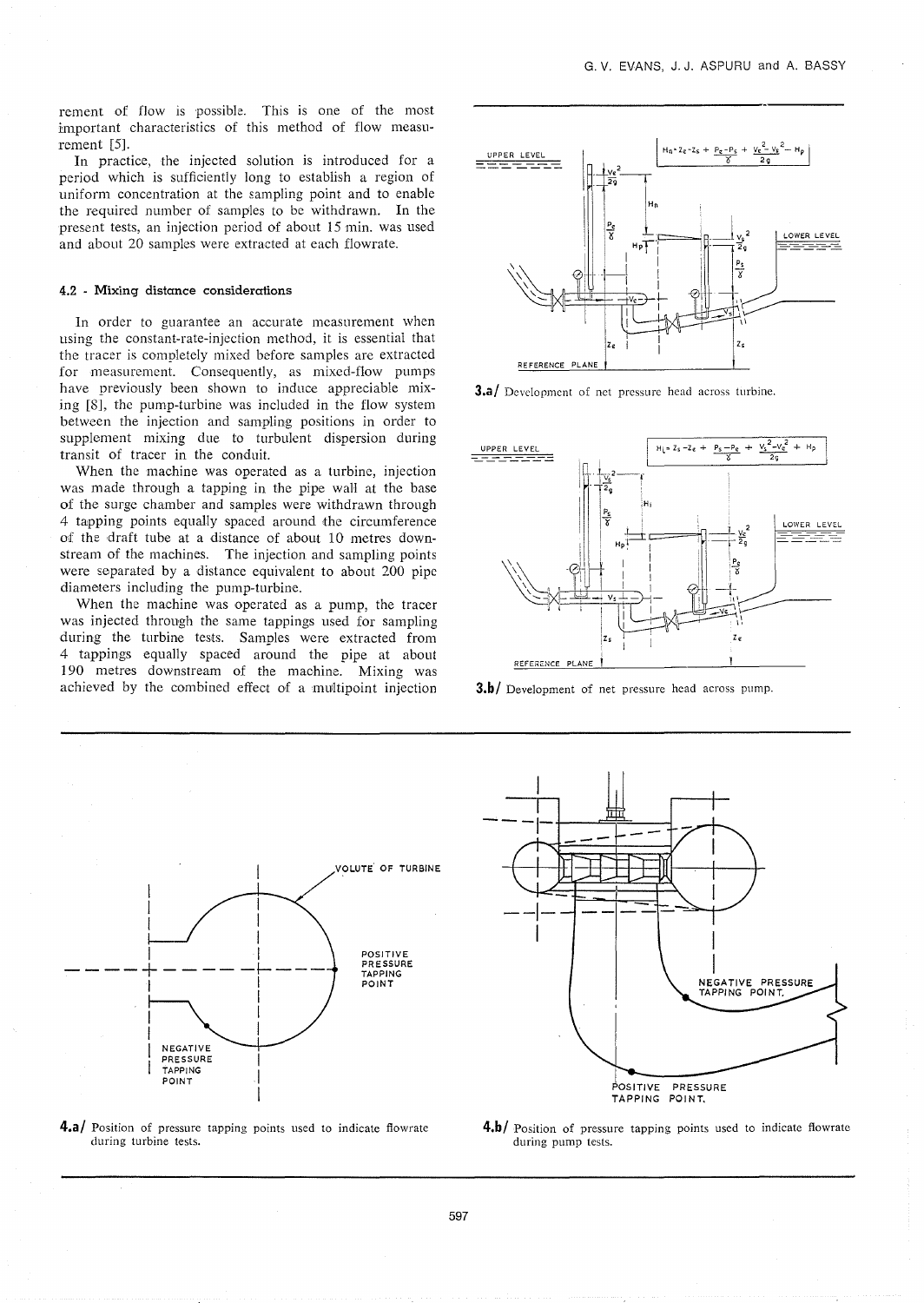arrangement, the mixing induced by the hydraulic machine itself and the turbulent dispersion in about 80 diameters of conduit. In addition, the multipoint sampling system tended to average any residual variations in concentration at the sampling region.

From previous experience, it was considered that this system ensured adequate mixing of the tracer. Any variations in concentration existing at the sampling point would be observed from the measurements of concentration from ail the samples taken during a test and result in an increased estimated error derived for the flow measurement.

#### 4.3 - Choice of isotope

The isotope used in these tests was bromine 82 in the form of a dilute solution of potassium bromide. This tracer, which has been used frequently for the measurcment of water flow, does not adsorb on the surfaces of metal or concrete pipes or on any suspended particles of silt which may be present in the flow.

The half-life of bromine 82 is 35.9 hours but as the irradiation of potassium bromide also produces some potassium 42, with a half-life of 12.45 hours, the half-life of the material used was measured over the period of the tests. A delay of two days between the irradiation and use of the potassium bromide was introduced to allow the radioactivity from the potassium to decay to a low level.

## 5 . **Description of efficiency tests using the radioisotope constant-rate-injection method to measure water flowrates**

These tests were carried out in June 1972 by a joint team of the Flow Measurement Service of the Atomic Energy Research Establishment, HarwelI, England and the Civil Engineering Division (Hydrology) of Iberduero *SA,* Bilbao; the Harwell personnel being responsible for carrying out the flow measurements by the radioisotope constant-rate· injection method.

A total of II separate flowrates were measured over a period of 3 days; 8 of these measurements being made with the machine operating as a turbine. The measurements of flow in the turbine direction were made before the measurements in the pump direction to prevent recirculation of the tracer.

During these tests the flowrates were also determined indirectly from the measurements of power, the opening of the guide vanes and from the pressure differences across the 'scrol!' of the turbine (Winter-Kennedy method) as calibrated in the previous current-meter tests.

#### 5.1 - Measurement of water flowrates

#### 5.1.1 - SUPPLY OF ISOTOPE

The isotope was supplied as potassium bromide crystals by the Junta de Energia Nuclear (J.E.N.), Madrid, and was delivered to site, one day before the start of the tests, in aluminium irradiation cans (A cans) stored in leadshielded transport containers. A total of II curies of radioactivity was used for aIl the tests over the 3 day period which resulted in approximately 1.7 curies being injected into the flow system on each day of tests.

This corresponded to a concentration of radioactivity in the water immediately before discharge from the power station of approximately  $5 \times 10^{-5} \mu$ Ci/ml which is about 5 times less than the allowed maximum concentration of bromine 82 in drinking water. Further dilution occurred by mixing with the water in the river Sil and the river Jares.

#### 5.1.2 - INJECTION

At the beginning of each day of tests, an aqueous solution of potassium bromide was prepared on site by dispensing an amount of crystals from the A-can into a stainless steel breaker and dissolving the crystals in warm water. This solution was transferred to an aspirator and diluted with water to a total volume of 4 litres, which was sufficient to enable 4 separate flow measurements to be made in one day. Uniform concentration of radioactivity within the solution in the aspirator was achieved by agitating the liquid for several minutes after the tablets had dissolved, by blowing air through a multi-orifice injector immersed in the solution. Samples of the solution were taken and retained until the radioactivity had decayed to a safe leve!. The density of these samples was then measured to enable the mass injection rate of the pump to be determined.

The aspirator, which was mounted inside a lead shield. was permanently coupled to an injection pump which was essentially a constant-speed, single-stroke piston operating in an accurately-machined cylinder. The tracer solution was introduced into the flow system by injecting into a secondary flow of water which was pumped into the conduit.

For the tests with the machine operating as a turbine, the secondary circuit was obtained by pumping water from two steel drums of approximately  $2.0 \text{ m}^3$  capacity into the conduit at a rate of about 11 litres/min. by means of a high-pressure pump  $(b)$ . Tracer was injected through a stainless steel capillary tube ( $\approx$  1 mm bore) into the inlet side of the pump. The injection arrangement is shown in Fig. 5 *a.*

The injection pump was filled simply by withdrawing the piston, after which the tap connecting the pump to the aspirator was closed and a tap in the supply to the secondary circuit was opened: the pump was then ready to inject.

As the injection pump is powered by a synchronous motor and the calibrated injection rate is referred to 50 Hz, the average frequency of the electrical supply over the injection period was measured to enable the required correction to be made to the injection rate. This was done by counting the number of cycles obtained over accurately measured periods during the period of injection. These periods were measured by means of a crystal-controlled oscillator to an accuracy of better than 1 in 10<sup>5</sup>.

<sup>(</sup>b) "Mono" pump (type D.26) with a maximum operating pressure of 2,750 kN/m".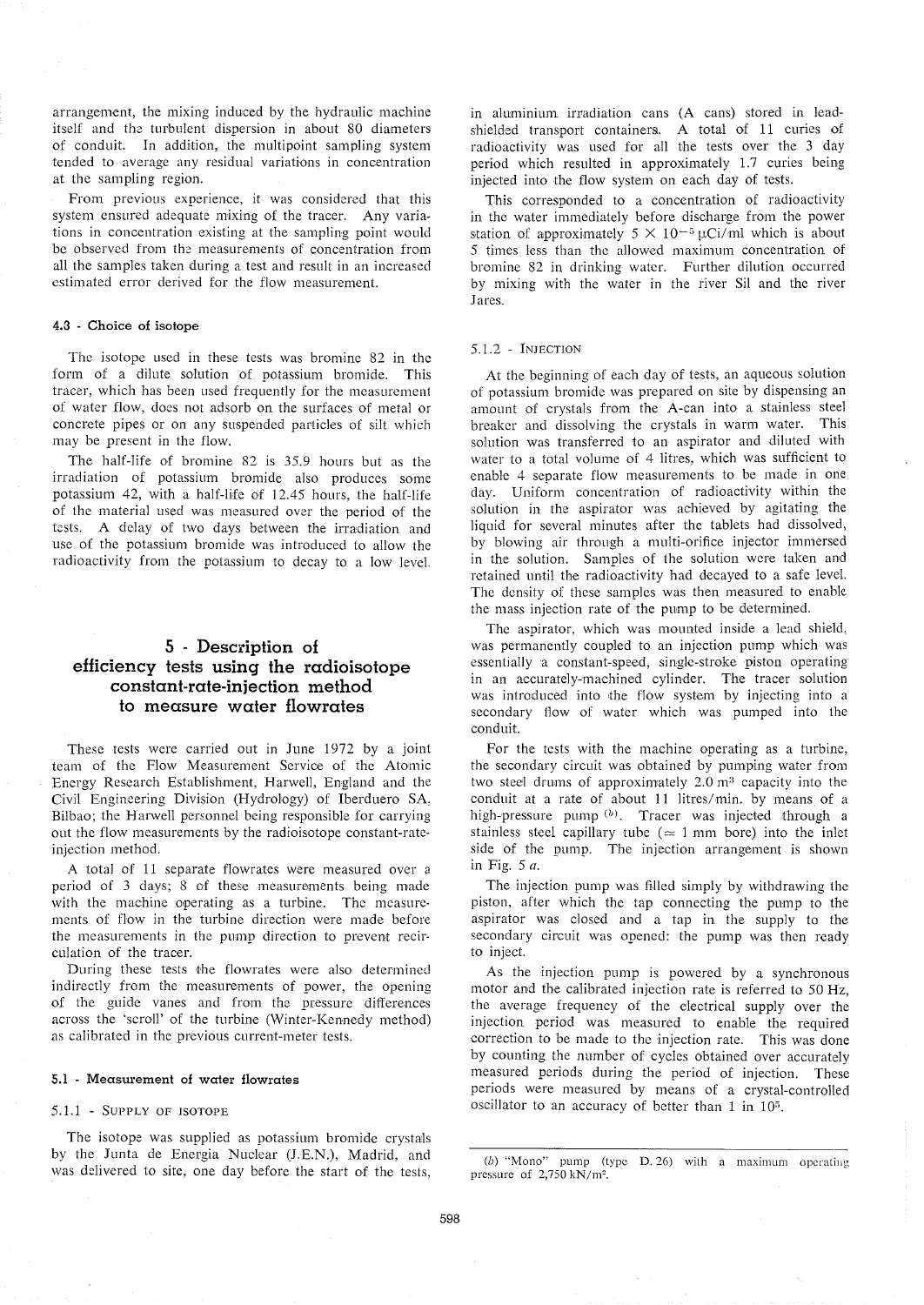

#### 5.1.3 - SAMPLING

At the sampling points, water was withdrawn from the conduit through existing connections in the wall of the conduit. The water flowed through a re-entrant vessel in which was located a scintillation detector connected to a countrate meter and a pen recorder and a proportion of the flow was diverted into sample bottles by means of a "sampling-gun", the operation of which was arranged to mark the start of each sampling period on the recorder chart. A diagram of the system is shown in Fig. 6. By observing the reading on the recorder it was possible to ensure, within the limits of visual observation of the chart trace, that samples were taken only during a period of constant concentration at the sampling point. The period of each test was determined later by noting the times corresponding to the first and last sample taken during the

period of constant concentration, as determined from accurate measurement of the countrate from the samples.

For each flow measurement, 20 samples were collected in 2.5 litre plastic bottles and the concentration of tracer in these samples was compared with the concentration of the injected solution.

#### 5. 1.4 - COUNTING

The concentration of tracer in the sampies cannot be measured directly but, under reproducible measurement conditions, the countrate from each sample is proportional to the concentration of tracer. To ensure that the geometry of the sample and the radiation detector is constant, a closely-fitting re-entrant sample count bottle  $(\simeq 2.25$  litre) is used which is filled from the sample bottle to a constant leveI.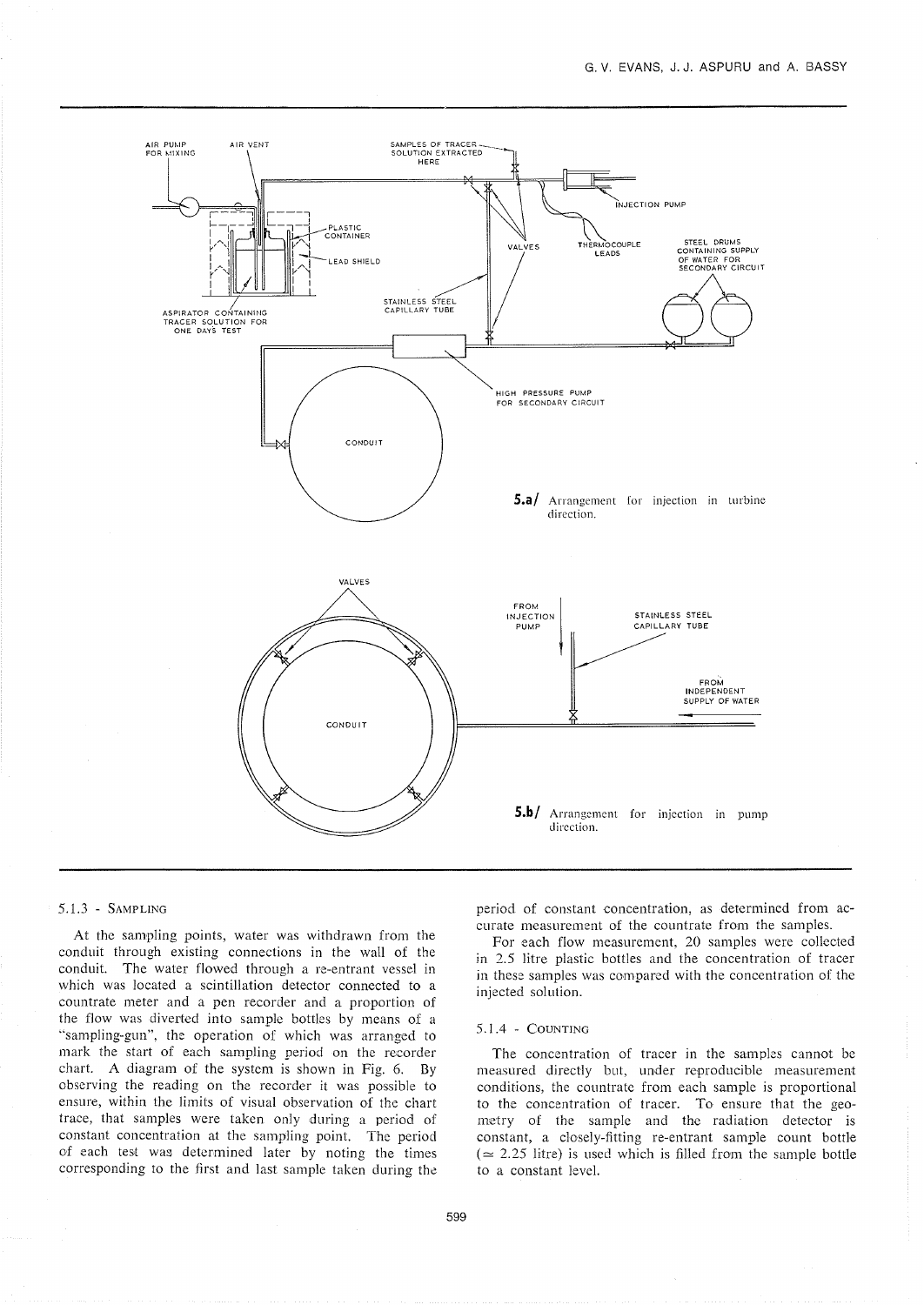

6/ Arrangement for sampling in turbine and pump direction.



7.a/ Detector arrangement for countrate measurement.





8/ Diagram of velocity distributions measured by currentmeters in turbine and pump tests.

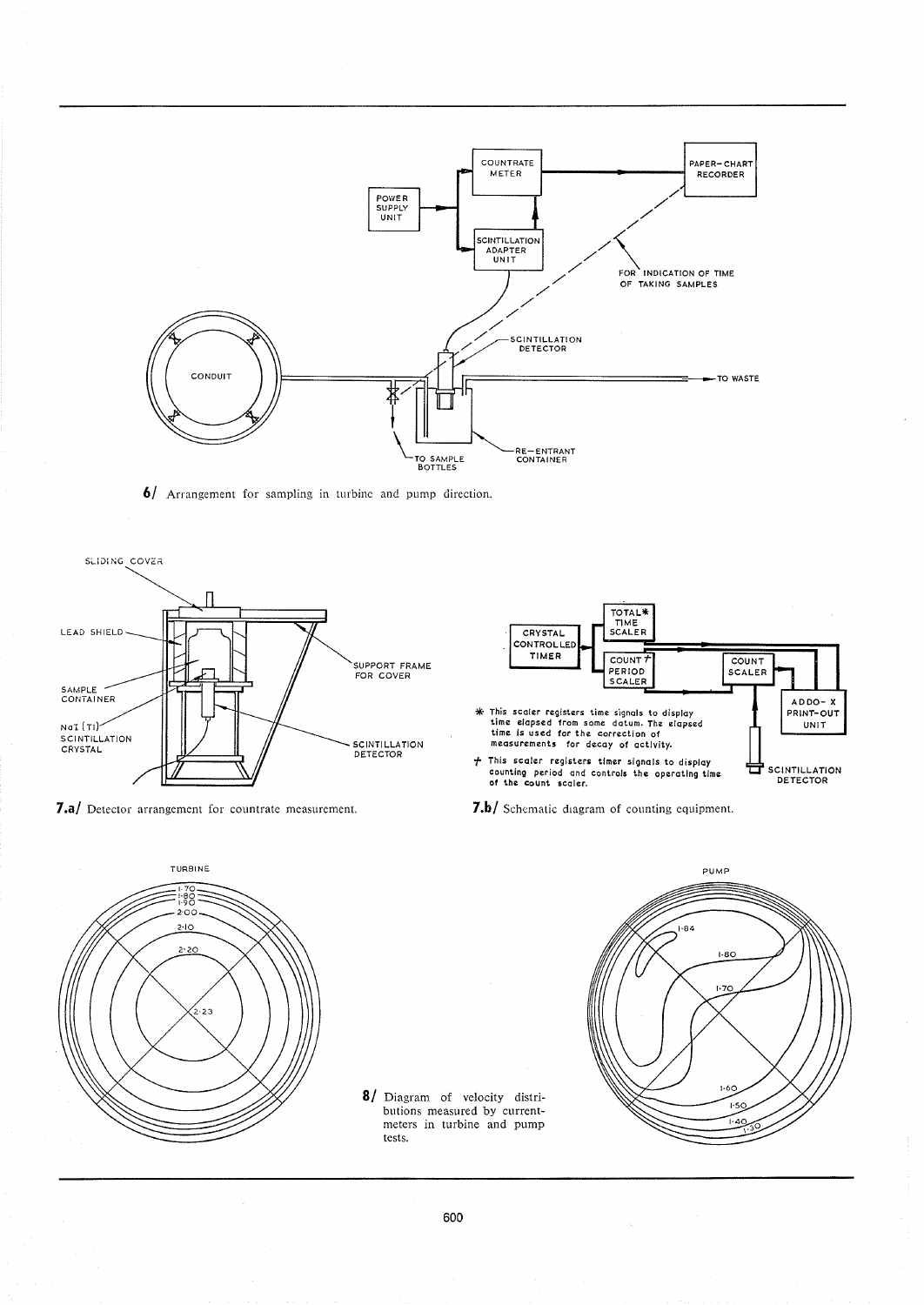Three complete measuring equipments were used. Two were operated to establish the countrates from the samples, and one was used to measure the countrates from the diluted solutions of the injected liquid. This arrangement of counting equipment, which is shown schematically in Fig. 7, enabled two independent measurements of flowrate to be made and provided an additional check on systematic and random errors in the counting procedure. Further checks on the equipments were continually made by measuring the countrate from a small standard cobalt 60 source  $(\sim 0.5 \,\mu\text{C})$  and by applying statistical tests.

#### 5.1.5 - DILUTION

The concentration  $C_1$  of the injected solution is much greater than that of the samples taken from the conduit. To enable an accurate determination of the ratio of concentrations to be made, the injected solution was diluted by a factor of about  $10<sup>6</sup>$  so that the measured countrates from the diluted solution and samples were proportional to their respective concentrations of tracer. Since errors in making this dilution are reflected directly in the overall error of the measurement of flow, great care is needed in carrying out this procedure.

A few millilitres of the injected solution were taken from the injection pump at the beginning and end of each injection period so that sufficient dilutions [5] could be prepared to check that the injected solution was well-mixed and, at the same time, provide a precise value for the ratio of concentrations of the injected solution and samples from the conduit.

#### 5.2 - Measurement of pressure head

The net pressure-head across the machine was measured using the same instruments and in a similar manner to that used for the current-meter tests. The instruments used were checked by measuring the pressures upstream and downstream of the machine, when the power station was not operating, and comparing the readings with measurement of the water levels. No significant errors were observed.

#### 5.3 - Measurement of electrical power

The electrical power generated by the turbine and supplied to the pump was measured as described previously for the current-meters tests. The same instruments were used for each series of tests.

#### 5.4 - Measurements of differential pressure and guidevane opening.

During the tests, measurements were made of the pressure-differences obtained in the volute and draft-tube, as described for the turbine tests, using the same test equipment as that used previously. Also, measurement of the guide-vane settings were taken so that a comparison of the flowrates, as measured by the radioisotope method, could be compared with those obtained from the previous current-meter tests.

### 6 - **Test results**

A total of 23 measurements of efficiency were made on the reversible pump-turbine during the two series of tests, 17 tests when operating as a turbine and 6 when operating as a pump.

Typical velocity distributions, as measured by the current-meters in the turbine and pump tests are shown in Fig.8.

In the turbine tests, a symmetrical velocity distribution was obtained, but in the pump tests, because of the influence of a slight bend in the conduit upstream of the measurement section. the velocity distribution at the measuring section was distorted resulting in an increased uncertainty in the determination of mean velocity, and hence flowrate.

The values of flowrate obtained from both sets of countrate measurement equipment in the radioisotope constant-rate-injection method, and the estimated errors in measurement, are shown in Table 1. The mean values of flowrates and their estimated errors are also given.

These values of flowrate are compared in Table 2 with the values of flowrate derived from the flow "indicators", of differential pressure and guide-vane opening as calibrated during the current-meter tests. Differences in measurement were generally less than  $0.5\%$ .

The relationships of pressure differences in the volute and draft-tube of the pump-turbine obtained from the



 $9/$  Relationships of differential pressure with flowrate for turbine and pump tests.

601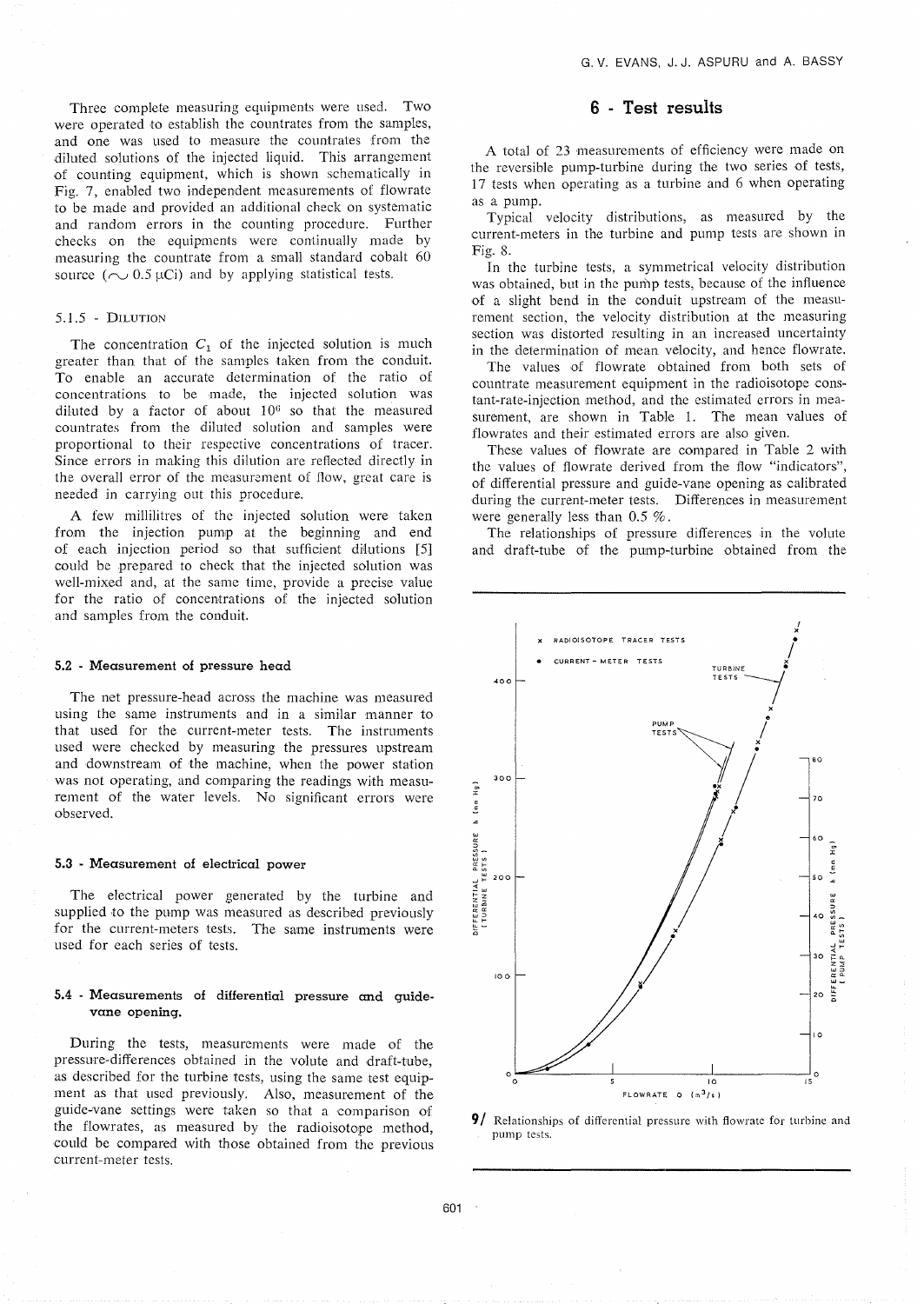|                                             |  |  | Measured flowrates and estimated errors obtained with the radioisotope tracer method |
|---------------------------------------------|--|--|--------------------------------------------------------------------------------------|
| using two independent measuring equipments. |  |  |                                                                                      |
|                                             |  |  |                                                                                      |

Table 1

| Test<br>No.    | Equipment<br>No. | No. of<br>samples<br>used | Calculated<br>flowrate<br>(m <sup>3</sup> /s) | Estimated<br>error %<br>(95% conf. level) | Weighted-mean<br>flowrate<br>(m <sup>3</sup> /s) | <b>Estimated</b><br>error %<br>(95% conf. level) | Machine<br>Operation          |
|----------------|------------------|---------------------------|-----------------------------------------------|-------------------------------------------|--------------------------------------------------|--------------------------------------------------|-------------------------------|
| $\mathbf{1}$   | $\mathbf{1}$     | 18                        | 12.39                                         | 0.72                                      | 12.36                                            | 0.48                                             |                               |
|                | $\overline{c}$   | 18                        | 12.35                                         | 0.62                                      |                                                  |                                                  |                               |
|                | $\mathbf{1}$     | 20                        | 13.04                                         | 0.52                                      |                                                  |                                                  | T                             |
| $\overline{c}$ | $\overline{c}$   | $20$                      | 13.02                                         | $0\centerdot 48$                          | 13.03                                            | 0.40                                             | $\bf U$                       |
|                | $\mathbf 1$      | 19                        | 13.87                                         | 0.45                                      |                                                  |                                                  | ${\mathbf R}$<br>$\, {\bf B}$ |
| 3              | $\overline{c}$   | 19                        | 13.83                                         | 0.54                                      | 13.85                                            | 0.39<br>$\sim$                                   | $\mathbf T$<br>${\bf N}$      |
|                | $\mathbf{1}$     | 19                        | 14.36                                         | 0.69                                      |                                                  |                                                  | $\mathbf E$                   |
| 4              | $\overline{2}$   | 19                        | 14.42                                         | 0.60                                      | 14.39                                            | 0.48                                             |                               |
| 5              | $\mathbf{1}$     | 20                        | 6.385                                         | 0.59                                      |                                                  | 0.40                                             |                               |
|                | $\overline{2}$   | 20                        | 6.377                                         | 0.50                                      | 6.38                                             |                                                  |                               |
| 6              | $\mathbf{1}$     | 19                        | 8.177                                         | 0.65                                      | 8.15                                             | 0.46                                             |                               |
|                | $\overline{2}$   | 19                        | 8.130                                         | 0.59                                      |                                                  |                                                  |                               |
|                | $\mathbf{1}$     | 18                        | 10.47                                         | 0.56                                      |                                                  |                                                  |                               |
| $7\phantom{.}$ | $\overline{2}$   | 18                        | 10.41                                         | 0.75                                      | 10.45                                            | 0.46                                             |                               |
| 8              | $\mathbf{1}$     | 18                        | 11.09                                         | 0.71                                      | 11.06                                            | 0.53                                             |                               |
|                | $\overline{2}$   | 18                        | 11.02                                         | 0.80                                      |                                                  |                                                  |                               |
|                | $\mathbf{1}$     | 17                        | 10.20                                         | 0.52                                      |                                                  |                                                  |                               |
| 9              | $\overline{a}$   | 17                        | 10.21                                         | 0.51                                      | 10.21                                            | 0.44                                             | $\, {\bf p}$                  |
|                | $\mathbf{1}$     | 19                        | 10.26                                         | 0.36                                      |                                                  |                                                  | U<br>M                        |
| 10             | $\overline{2}$   | 19                        | 10.22                                         | 0.37                                      | 10.24                                            | 0.31                                             | $\overline{P}$                |
| 11             | $\mathbf{1}$     | 20                        | 10.33                                         | 0.42                                      | 10.35                                            | 0.30                                             |                               |
|                | $\overline{a}$   | 20                        | 10.36                                         | 0.32                                      |                                                  |                                                  |                               |

## 602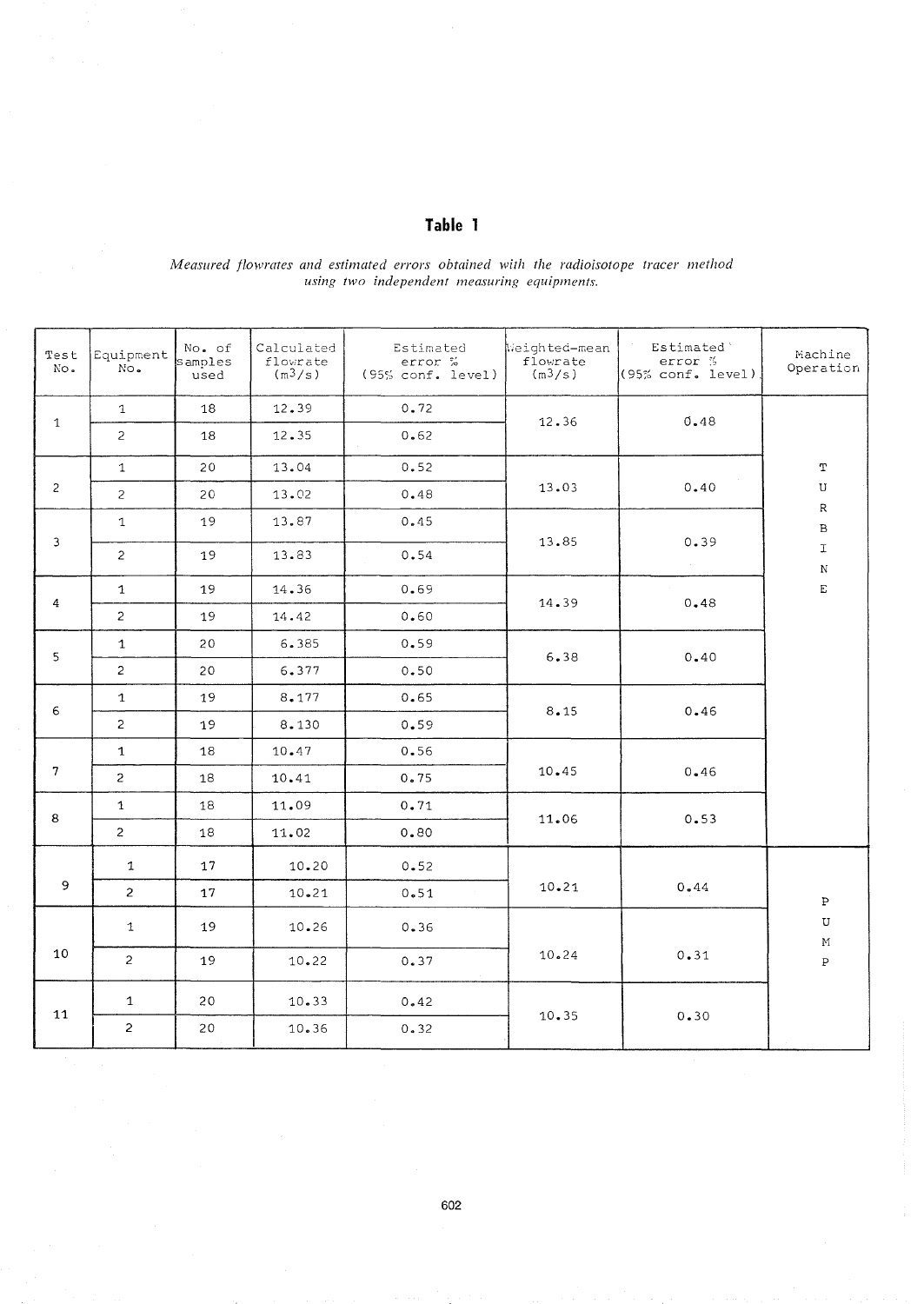## Table 2

Comparison of flowrates as measured by the radioisotope constant-rate-injection method with those derived from measurement of pressure differences and guide-vane openings (as calibrated during current-meter tests).

| Test<br>No.    | Mean flowrate<br>as measured by the<br>radioisotope<br>constant-rate-injection<br>method<br>$(m^3/s)$ | Mean flowrate<br>determined<br>from measurements of<br>pressure difference and<br>quide vane opening<br>$(m^3/s)$ |
|----------------|-------------------------------------------------------------------------------------------------------|-------------------------------------------------------------------------------------------------------------------|
| 1              | 12.36 ( $\pm$ 0.48%)                                                                                  | 12.43                                                                                                             |
| $\overline{2}$ | $13.03 (+ 0.40%)$                                                                                     | 13.07                                                                                                             |
| 3              | $13.85 (+ 0.39%)$                                                                                     | 13.85                                                                                                             |
| $\overline{4}$ | 14.39 (+ 0.48%)                                                                                       | 14.39                                                                                                             |
| 5              | $6.38$ (+ $0.40%$ )                                                                                   | 6.41                                                                                                              |
| 6              | $8.15 (+ 0.46\%)$                                                                                     | 8.13                                                                                                              |
| 7              | $10.45$ ( $+$ 0.46%)                                                                                  | 10.47                                                                                                             |
| 8              | 11.06 ( $\pm$ 0.53%)                                                                                  | 11.14                                                                                                             |
| 9              | $10.21$ (+ $0.44%$ )                                                                                  | 10.11                                                                                                             |
| 10             | $10.24$ (+ $0.31\%)$                                                                                  | 10.18                                                                                                             |
| 11             | $10.35 (+ 0.30\%)$                                                                                    | 10.28                                                                                                             |

turbine and pump tests are shown in Fig. 9 for the radioisotope tracer and current-meter tests.

The equations relating the pressure difference  $h$  to the flowrate  $Q$  for the turbine tests obtained from a regression line analysis of the test data are:

 $Q = 0.6808 \sqrt{h}$  (from current-meter tests) and  $Q = 0.6768 \sqrt{h}$  (from radioisotope tracer tests)

These relationships differ by  $0.59\%$ .

The corresponding equations for the pump tests are:

$$
Q = 1.2039 \sqrt{h}
$$
 (from current-meter tests)

and  $Q = 1.2130 \sqrt{h}$  (from radioisotope tracer tests)

which differ by  $0.75\%$ .

The relationships of turbine efficiency against power output obtained from the two series of tests are shown in Fig. 10. The maximum values of efficiency derived from the radioisotope tracer tests were slightly higher than those derived from the current-meter tests. The differences in measured efficiences were 0.44 % for the turbine and  $0.66\%$  for the pump.

These results agree within overall tolerances of 1.28 % on the machine efficiency derived from the current-meter tests, as determined according to the recommendations of the International Code for the field acceptance tests of hydraulic turbines.

The objectively assessed errors on the measurement of water flowrate using the radioisotope constant-rate-injection method were between  $\pm$  0.30 % to 0.53 % (95 % confidence level). These errors, when combined with the tolerances on the measurement of electrical power  $(0.8\%)$  and pressure head ( $\sim$  0.1 %) as given in the International Code give an overall tolerance on the determination of efficiency from the radioisotope tracer tests of between  $\pm$  0.86 % to  $\pm$  0.96 %.



10/ Relationship of turbine efficiency with power as determined from radioisotope tracer and current-meter tests.